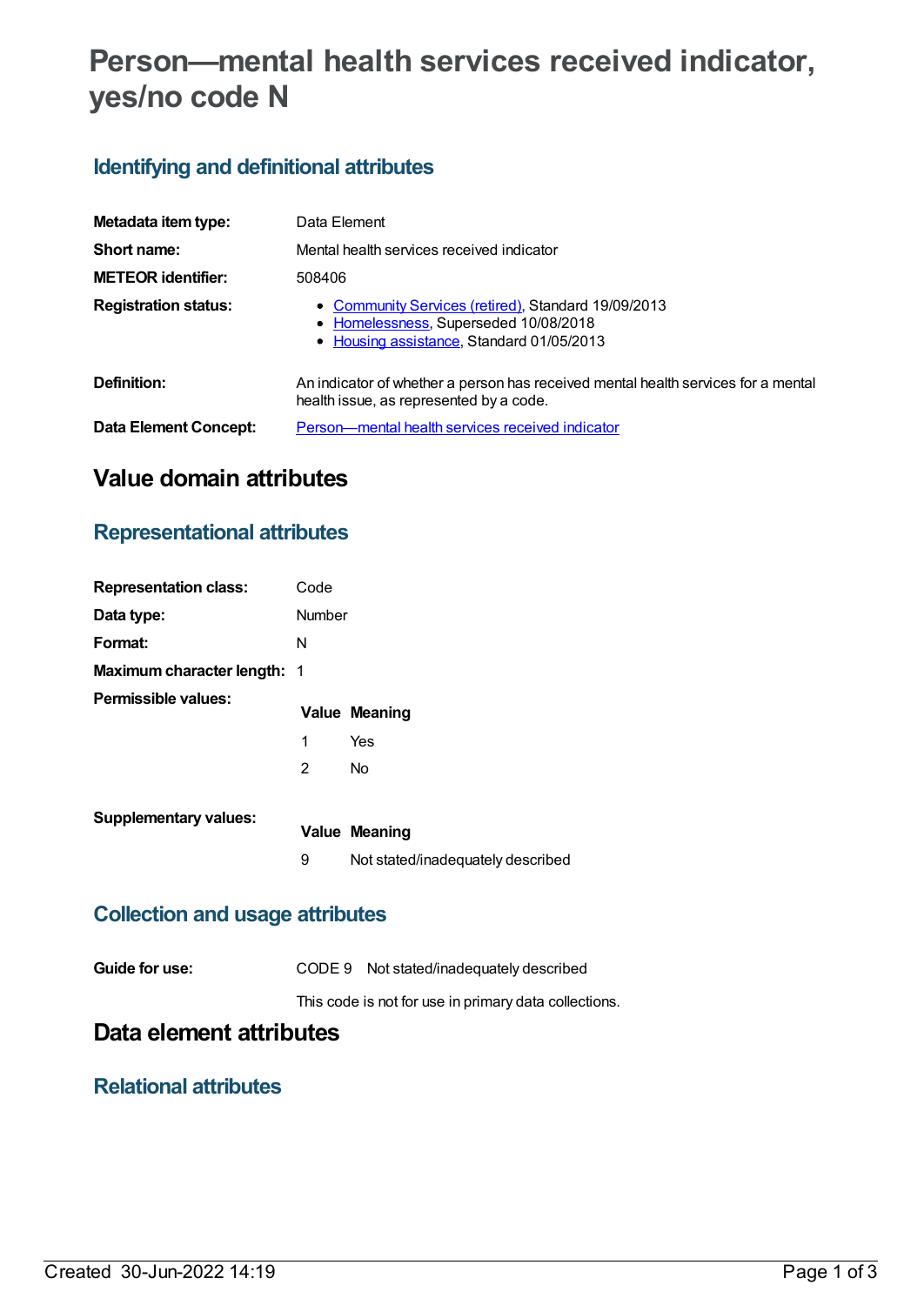Has been superseded by **Person—mental health services received indicator**, yes/no/not [stated/inadequately](https://meteor.aihw.gov.au/content/691978) described code N

• [Homelessness](https://meteor.aihw.gov.au/RegistrationAuthority/14), Standard 10/08/2018

See also Person-mental health services received timeframe, code N

- [Homelessness](https://meteor.aihw.gov.au/RegistrationAuthority/14), Standard 23/08/2010
- Housing [assistance](https://meteor.aihw.gov.au/RegistrationAuthority/11), Standard 23/08/2010

# **Implementation in Data Set**

Specifications: Specialist [Homelessness](https://meteor.aihw.gov.au/content/505626) Services NMDS 2013-1[4Homelessness](https://meteor.aihw.gov.au/RegistrationAuthority/14), Superseded 26/08/2014 Housing [assistance](https://meteor.aihw.gov.au/RegistrationAuthority/11), Superseded 26/08/2014

*Implementation start date:* 01/07/2013

*Implementation end date:* 30/06/2014

*Conditional obligation:*

In the Specialist Homelessness Services NMDS, this data element is conditional on the client providing consent to release their personal data to the AIHW. The data element Client—consent obtained indicator, yes/no code N, must receive a response of Yes (CODE 1).

*DSS specific information:*

In the Specialist Homelessness Services NMDS, this data element is collected at the date of presentation.

Specialist [Homelessness](https://meteor.aihw.gov.au/content/581255) Services NMDS 2014-1[5Homelessness](https://meteor.aihw.gov.au/RegistrationAuthority/14), Superseded 24/11/2016 Housing [assistance](https://meteor.aihw.gov.au/RegistrationAuthority/11), Superseded 24/11/2016

*Implementation start date:* 01/07/2014

*Implementation end date:* 30/06/2015

*Conditional obligation:*

In the Specialist Homelessness Services NMDS, this data element is conditional on the client providing consent to release their personal data to the AIHW. The data element Client—consent obtained indicator, yes/no code N, must receive a response of Yes (CODE 1).

*DSS specific information:*

In the Specialist Homelessness Services NMDS, this data element is collected at the date of presentation.

Specialist [Homelessness](https://meteor.aihw.gov.au/content/658005) Services NMDS 2015-1[7Homelessness](https://meteor.aihw.gov.au/RegistrationAuthority/14), Superseded 24/11/2016